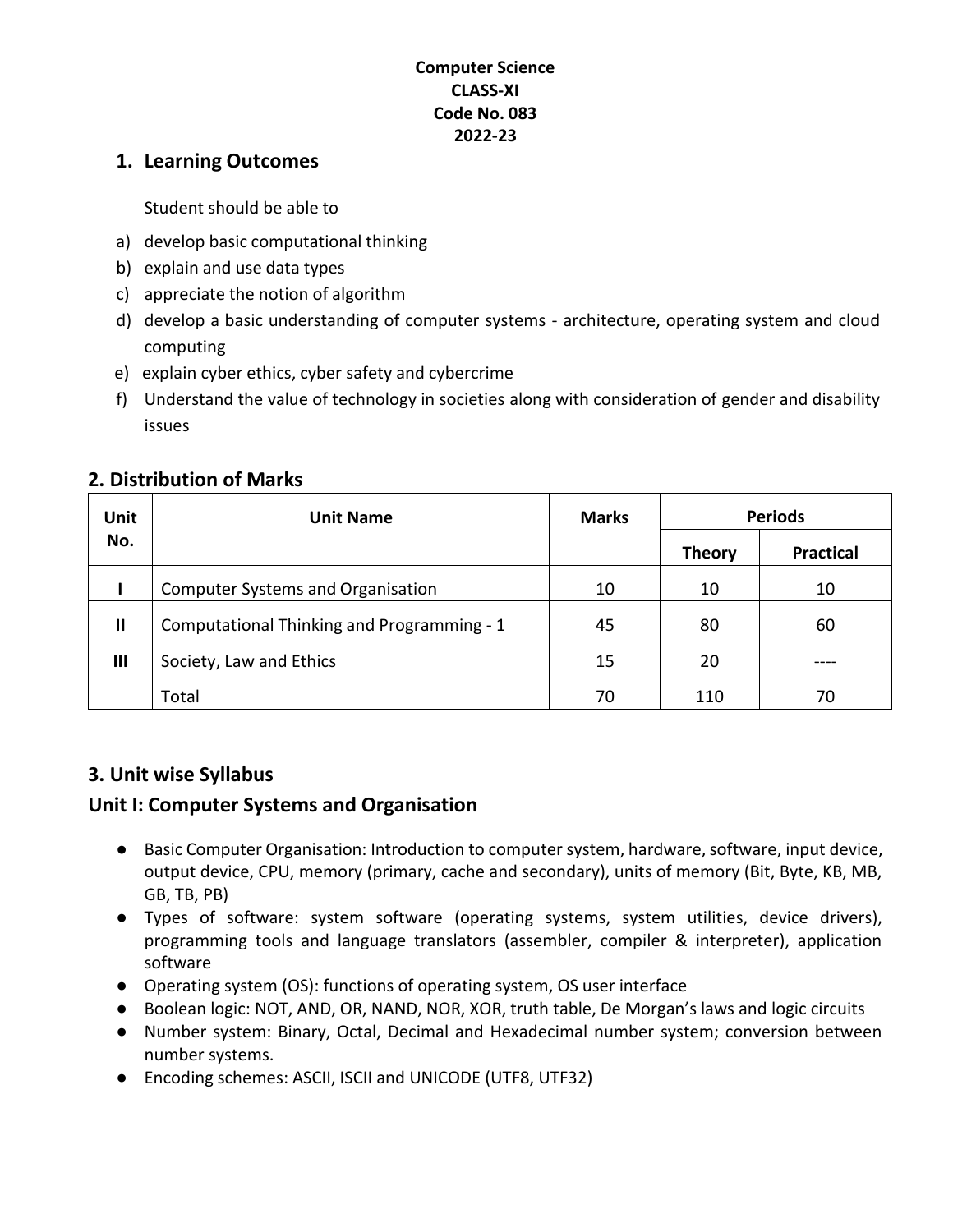# **Unit II: Computational Thinking and Programming – 1**

- Introduction to problem solving: Steps for problem solving (analysing the problem, developing an algorithm, coding, testing and debugging). representation of algorithms using flow chart and pseudo code, decomposition
- Familiarization with the basics of Python programming: Introduction to Python, features of Python, executing a simple "hello world" program, execution modes: interactive mode and script mode, Python character set, Python tokens (keyword, identifier, literal, operator, punctuator), variables, concept of l-value and r-value, use of comments
- Knowledge of data types: number (integer, floating point, complex), boolean, sequence (string, list, tuple), none, mapping (dictionary), mutable and immutable data types
- Operators: arithmetic operators, relational operators, logical operators, assignment operator, augmented assignment operators, identity operators (is, is not), membership operators (in, not in)
- Expressions, statement, type conversion & input/output: precedence of operators, expression, evaluation of expression, python statement, type conversion (explicit & implicit conversion), accepting data as input from the console and displaying output
- Errors: syntax errors, logical errors, runtime errors
- Flow of control: introduction, use of indentation, sequential flow, conditional and iterative flow control
- Conditional statements: if, if-else, if-elif-else, flowcharts, simple programs: e.g.: absolute value, sort 3 numbers and divisibility of a number
- Iterative statements: for loop, range function, while loop, flowcharts, break and continue statements, nested loops, suggested programs: generating pattern, summation of series, finding the factorial of a positive number etc
- Strings: introduction, indexing, string operations (concatenation, repetition, membership & slicing), traversing a string using loops, built-in functions: len(), capitalize(), title(), lower(), upper(), count(), find(), index(), endswith(), startswith(), isalnum(), isalpha(), isdigit(), islower(), isupper(), isspace(), lstrip(), rstrip(), strip(), replace(), join(), partition(), split()
- Lists: introduction, indexing, list operations (concatenation, repetition, membership & slicing), traversing a list using loops, built-in functions: len(), list(), append(), extend(), insert(), count(), index(), remove(), pop(), reverse(), sort(), sorted(), min(), max(), sum(); nested lists, suggested programs: finding the maximum, minimum, mean of numeric values stored in a list; linear search on list of numbers and counting the frequency of elements in a list
- Tuples: introduction, indexing, tuple operations (concatenation, repetition, membership & slicing), built-in functions: len(), tuple(), count(), index(), sorted(), min(), max(), sum(); tuple assignment, nested tuple, suggested programs: finding the minimum, maximum, mean of values stored in a tuple; linear search on a tuple of numbers, counting the frequency of elements in a tuple
- Dictionary: introduction, accessing items in a dictionary using keys, mutability of dictionary (adding a new item, modifying an existing item), traversing a dictionary, built-in functions: len(), dict(), keys(), values(), items(), get(), update(), del, clear(), fromkeys(), copy(), pop(), popitem(), setdefault(), max(), min(), count(), sorted(), copy(); suggested programs : count the number of times a character appears in a given string using a dictionary, create a dictionary with names of employees, their salary and access them
- Introduction to Python modules: Importing module using 'import <module>' and using from statement, Importing math module (pi, e, sqrt, ceil, floor, pow, fabs, sin, cos, tan); random module (random, randint, randrange), statistics module (mean, median, mode)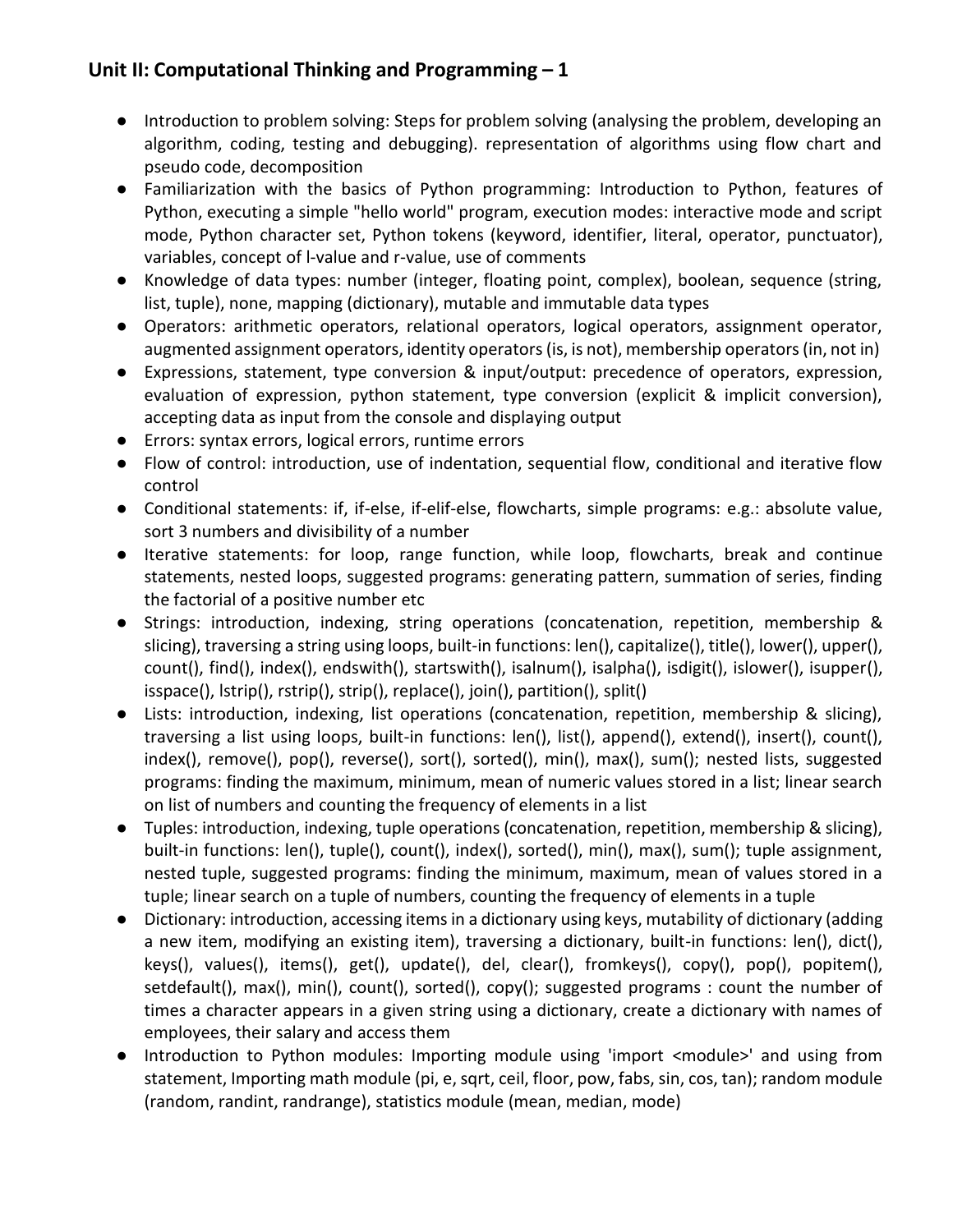### **Unit III: Society, Law and Ethics**

- Digital Footprints
- Digital society and Netizen: net etiquettes, communication etiquettes, social media etiquettes
- Data protection: Intellectual Property Right (copyright, patent, trademark), violation of IPR (plagiarism, copyright infringement, trademark infringement), open source softwares and licensing (Creative Commons, GPL and Apache)
- Cyber-crime: definition, hacking, eavesdropping, phishing and fraud emails, ransomware, preventing cyber crime
- Cyber safety: safely browsing the web, identity protection, confidentiality, cyber trolls and bullying.
- Safely accessing web sites: malware, viruses, trojans, adware
- E-waste management: proper disposal of used electronic gadgets
- Indian Information Technology Act (IT Act)
- Technology & Society: Gender and disability issues while teaching and using computers

| S.No. | <b>Unit Name</b>                                                                                                    | <b>Marks</b><br>$(Total = 30)$ |  |  |
|-------|---------------------------------------------------------------------------------------------------------------------|--------------------------------|--|--|
| 1     | Lab Test (12 marks)                                                                                                 |                                |  |  |
|       | Python program (60% logic + 20% documentation + 20% code quality)                                                   | 12                             |  |  |
| 2.    | Report File + Viva (10 marks)                                                                                       |                                |  |  |
|       | Report file: Minimum 20 Python programs                                                                             | 7                              |  |  |
|       | Viva voce                                                                                                           | 3                              |  |  |
| Β.    | Project (that uses most of the concepts that have been learnt)<br>(See CS-XII for the rules regarding the projects) | 8                              |  |  |

# **4. Practical**

### **5. Suggested Practical List**

#### **Python Programming**

- Input a welcome message and display it.
- Input two numbers and display the larger / smaller number.
- Input three numbers and display the largest / smallest number.
- Generate the following patterns using nested loop.

| ັັ        | ັ         |              |
|-----------|-----------|--------------|
| Pattern-1 | Pattern-2 | Pattern-3    |
| $\ast$    | 12345     | Α            |
| $***$     | 1234      | AB           |
| ***       | 123       | <b>ABC</b>   |
| ****      | 12        | <b>ABCD</b>  |
| *****     |           | <b>ABCDE</b> |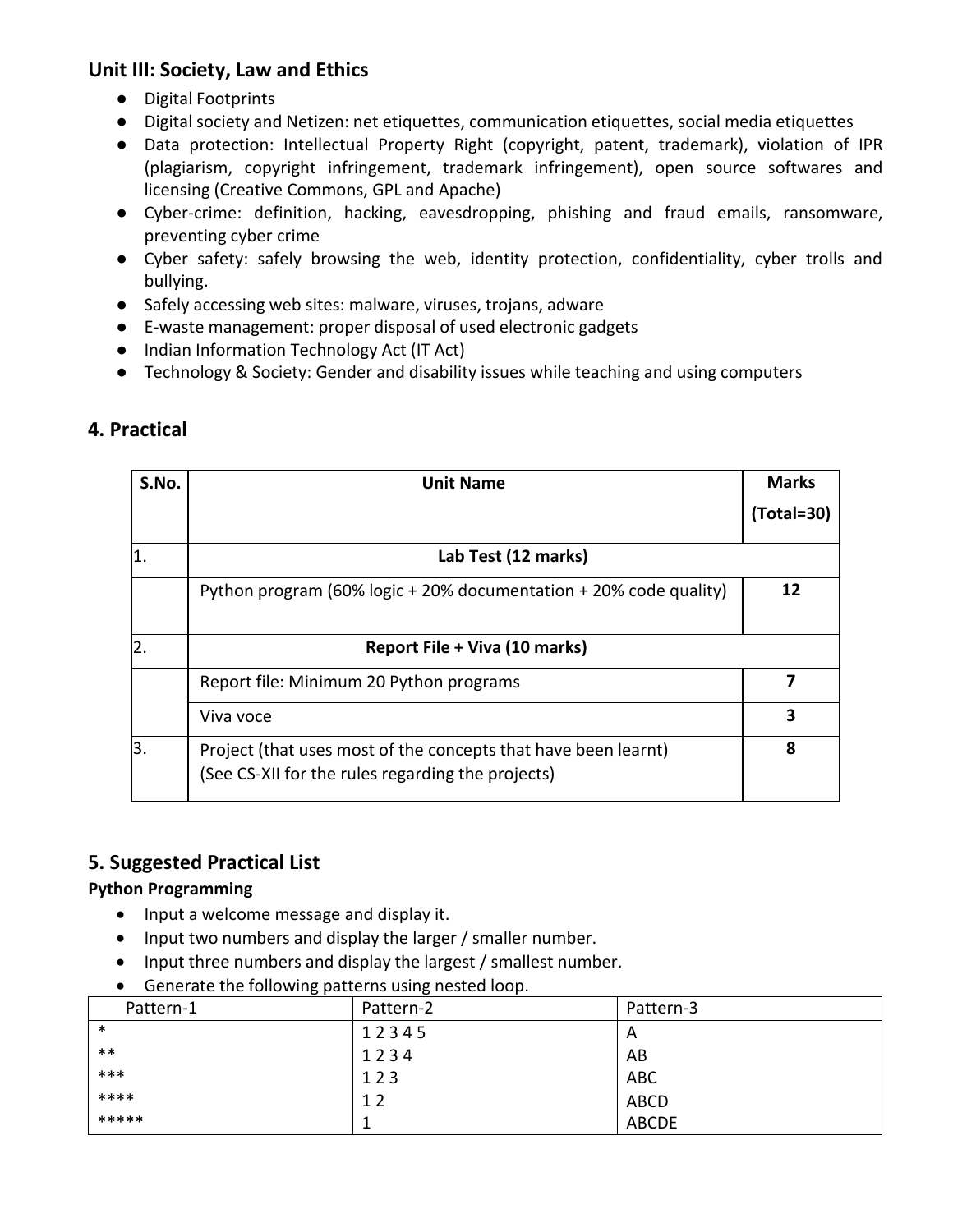- Write a program to input the value of x and n and print the sum of the following series:
	- $O$  1+x+x<sup>2</sup>+x<sup>3</sup>+x<sup>4</sup>+. ............ x<sup>n</sup>
	- o 1-x+x2-x3+x4 .................................x<sup>n</sup>
	- $Q$   $X X^2 + X^3 X^4 + \dots + X^n$ 
		- 2 3 4 n
	- o x + x2- x3+ x4 ...................................x<sup>n</sup>
		- 2! 3! 4! n!
- Determine whether a number is a perfect number, an armstrong number or a palindrome.
- Input a number and check if the number is a prime or composite number.
- Display the terms of a Fibonacci series.
- Compute the greatest common divisor and least common multiple of two integers.
- Count and display the number of vowels, consonants, uppercase, lowercase characters in string.
- Input a string and determine whether it is a palindrome or not; convert the case of characters in a string.
- Find the largest/smallest number in a list/tuple
- Input a list of numbers and swap elements at the even location with the elements at the odd location.
- Input a list/tuple of elements, search for a given element in the list/tuple.
- Input a list of numbers and find the smallest and largest number from the list.
- Create a dictionary with the roll number, name and marks of n students in a class and display the names of students who have scored marks above 75.

### **6. Suggested Reading Material**

- NCERT Textbook for COMPUTER SCIENCE (Class XI)
- Support Materials on the CBSE website.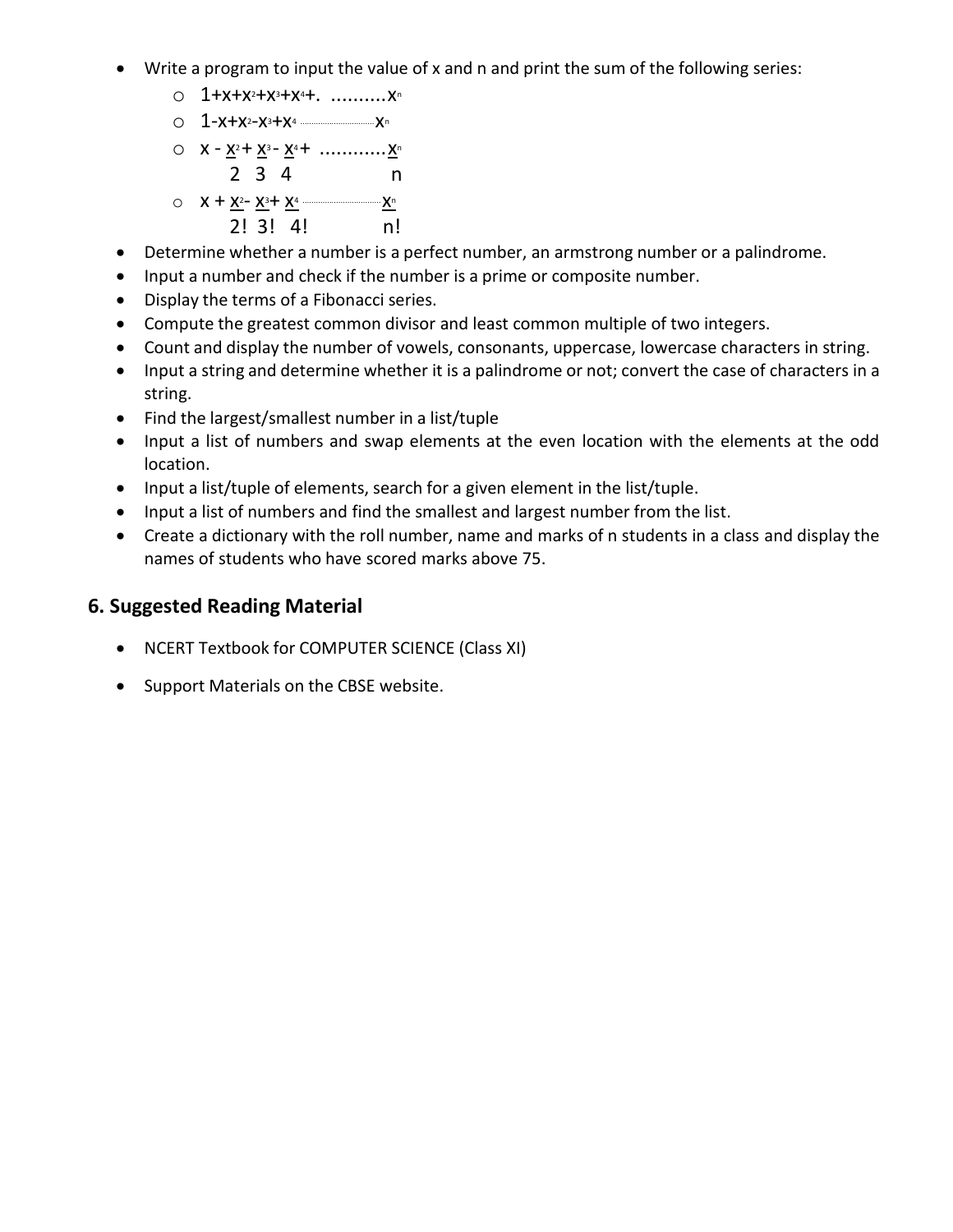# **Computer Science CLASS-XII Code No. 083 2022-23**

### **1. Prerequisites**

Computer Science- Class XI

#### **2. Learning Outcomes**

Student should be able to

- **a)** apply the concept of function.
- **b)** explain and use the concept of file handling.
- **c)** use basic data structure: Stacks
- **d)** explain basics of computer networks.
- **e)** use Database concepts, SQL along with connectivity between Python and SQL.

### **3. Distribution of Marks:**

| <b>Unit</b><br>No. | <b>Unit Name</b>                                  | <b>Marks</b> | <b>Periods</b> |                  |
|--------------------|---------------------------------------------------|--------------|----------------|------------------|
|                    |                                                   |              | <b>Theory</b>  | <b>Practical</b> |
|                    | <b>Computational Thinking and Programming - 2</b> | 40           | 70             | 50               |
| $\mathbf{I}$       | <b>Computer Networks</b>                          | 10           | 15             |                  |
| Ш                  | Database Management                               | 20           | 25             | 20               |
|                    | Total                                             | 70           | 110            | 70               |

### **4. Unit wise Syllabus**

# **Unit I: Computational Thinking and Programming – 2**

- Revision of Python topics covered in Class XI.
- Functions: types of function (built-in functions, functions defined in module, user defined functions), creating user defined function, arguments and parameters, default parameters, positional parameters, function returning value(s), flow of execution, scope of a variable (global scope, local scope)
- Introduction to files, types of files (Text file, Binary file, CSV file), relative and absolute paths
- Text file: opening a text file, text file open modes (r, r+, w, w+, a, a+), closing a text file, opening a file using with clause, writing/appending data to a text file using write() and writelines(), reading from a text file using read(), readline() and readlines(), seek and tell methods, manipulation of data in a text file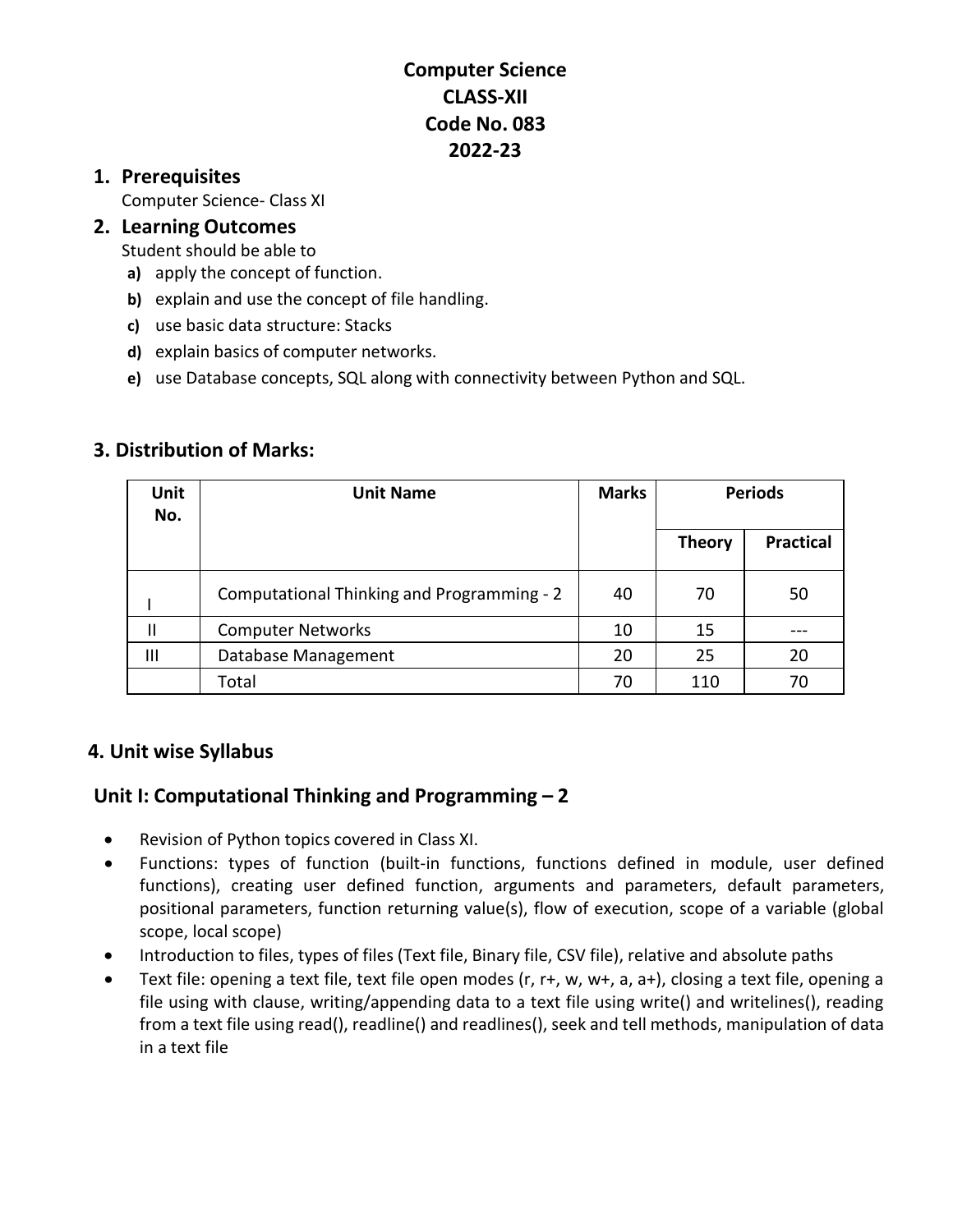- Binary file: basic operations on a binary file: open using file open modes (rb, rb+, wb, wb+, ab, ab+), close a binary file, import pickle module, dump() and load() method, read, write/create, search, append and update operations in a binary file
- CSV file: import csv module, open / close csv file, write into a csv file using csv.writer() and read from a csv file using csv.reader( )
- Data Structure: Stack, operations on stack (push & pop), implementation of stack using list.

### **Unit II: Computer Networks**

- Evolution of networking: introduction to computer networks, evolution of networking (ARPANET, NSFNET, INTERNET)
- Data communication terminologies: concept of communication, components of data communication (sender, receiver, message, communication media, protocols), measuring capacity of communication media (bandwidth, data transfer rate), IP address, switching techniques (Circuit switching, Packet switching)
- Transmission media: Wired communication media (Twisted pair cable, Co-axial cable, Fiber-optic cable), Wireless media (Radio waves, Micro waves, Infrared waves)
- Network devices (Modem, Ethernet card, RJ45, Repeater, Hub, Switch, Router, Gateway, WIFI card)
- Network topologies and Network types: types of networks (PAN, LAN, MAN, WAN), networking topologies (Bus, Star, Tree)
- Network protocol: HTTP, FTP, PPP, SMTP, TCP/IP, POP3, HTTPS, TELNET, VoIP
- Introduction to web services: WWW, Hyper Text Markup Language (HTML), Extensible Markup Language (XML), domain names, URL, website, web browser, web servers, web hosting

### **Unit III: Database Management**

- Database concepts: introduction to database concepts and its need
- Relational data model: relation, attribute, tuple, domain, degree, cardinality, keys (candidate key, primary key, alternate key, foreign key)
- Structured Query Language: introduction, Data Definition Language and Data Manipulation Language, data type (char(n), varchar(n), int, float, date), constraints (not null, unique, primary key), create database, use database, show databases, drop database, show tables, create table, describe table, alter table (add and remove an attribute, add and remove primary key), drop table, insert, delete, select, operators (mathematical, relational and logical), aliasing, distinct clause, where clause, in, between, order by, meaning of null, is null, is not null, like, update command, delete command, aggregate functions (max, min, avg, sum, count), group by, having clause, joins: cartesian product on two tables, equi-join and natural join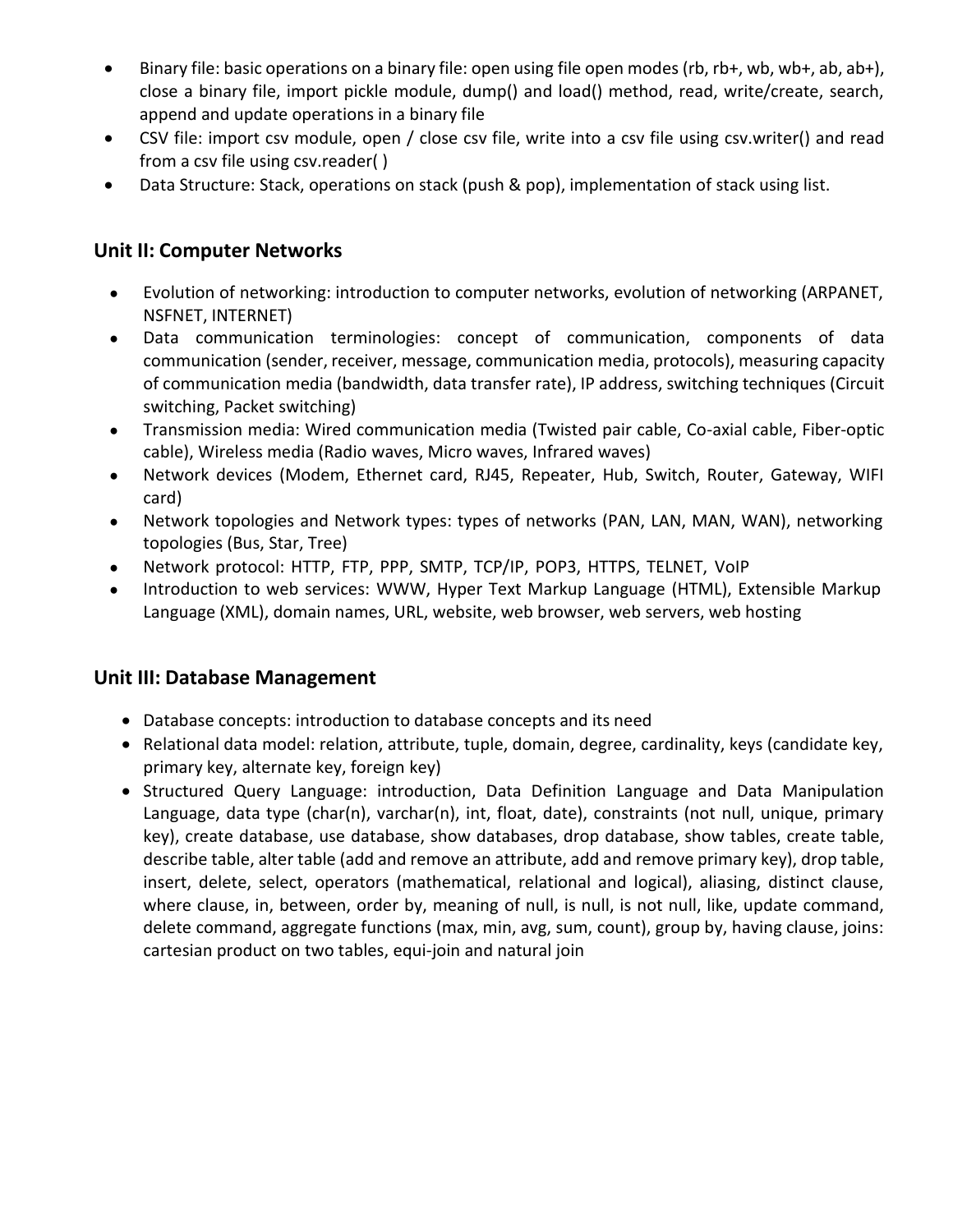• Interface of python with an SQL database: connecting SQL with Python, performing insert, update, delete queries using cursor, display data by using fetchone(), fetchall(), rowcount, creating database connectivity applications

# **5. Practical**

| S.No          | <b>Unit Name</b>                                                                                                                                                                                   | <b>Marks</b><br>(Total=30) |
|---------------|----------------------------------------------------------------------------------------------------------------------------------------------------------------------------------------------------|----------------------------|
| 1             | Lab Test:<br>1. Python program (60% logic + 20% documentation +<br>20% code quality)                                                                                                               | 8                          |
|               | 2. A stub program with Python SQL connectivity must<br>be provided with blanks (4 blanks) to be filled by the<br>student with the desired SQL query.                                               | 4                          |
| $\mathcal{P}$ | Report file:<br>Minimum 15 Python programs.<br>SQL Queries – Minimum 5 sets using one table /<br>$\bullet$<br>two tables.<br>Minimum 4 programs based on Python - SQL<br>$\bullet$<br>connectivity | 7                          |
| 3             | Project (using concepts learnt in Classes 11 and 12)                                                                                                                                               | 8                          |
| 4             | Viva voce                                                                                                                                                                                          | 3                          |

# **6. Suggested Practical List:**

#### **Python Programming**

- Read a text file line by line and display each word separated by a #.
- Read a text file and display the number of vowels/consonants/uppercase/lowercase characters in the file.
- Remove all the lines that contain the character 'a' in a file and write it to another file.
- Create a binary file with name and roll number. Search for a given roll number and display the name, if not found display appropriate message.
- Create a binary file with roll number, name and marks. Input a roll number and update the marks.
- Write a random number generator that generates random numbers between 1 and 6 (simulates a dice).
- Write a Python program to implement a stack using list.
- Create a CSV file by entering user-id and password, read and search the password for given userid.